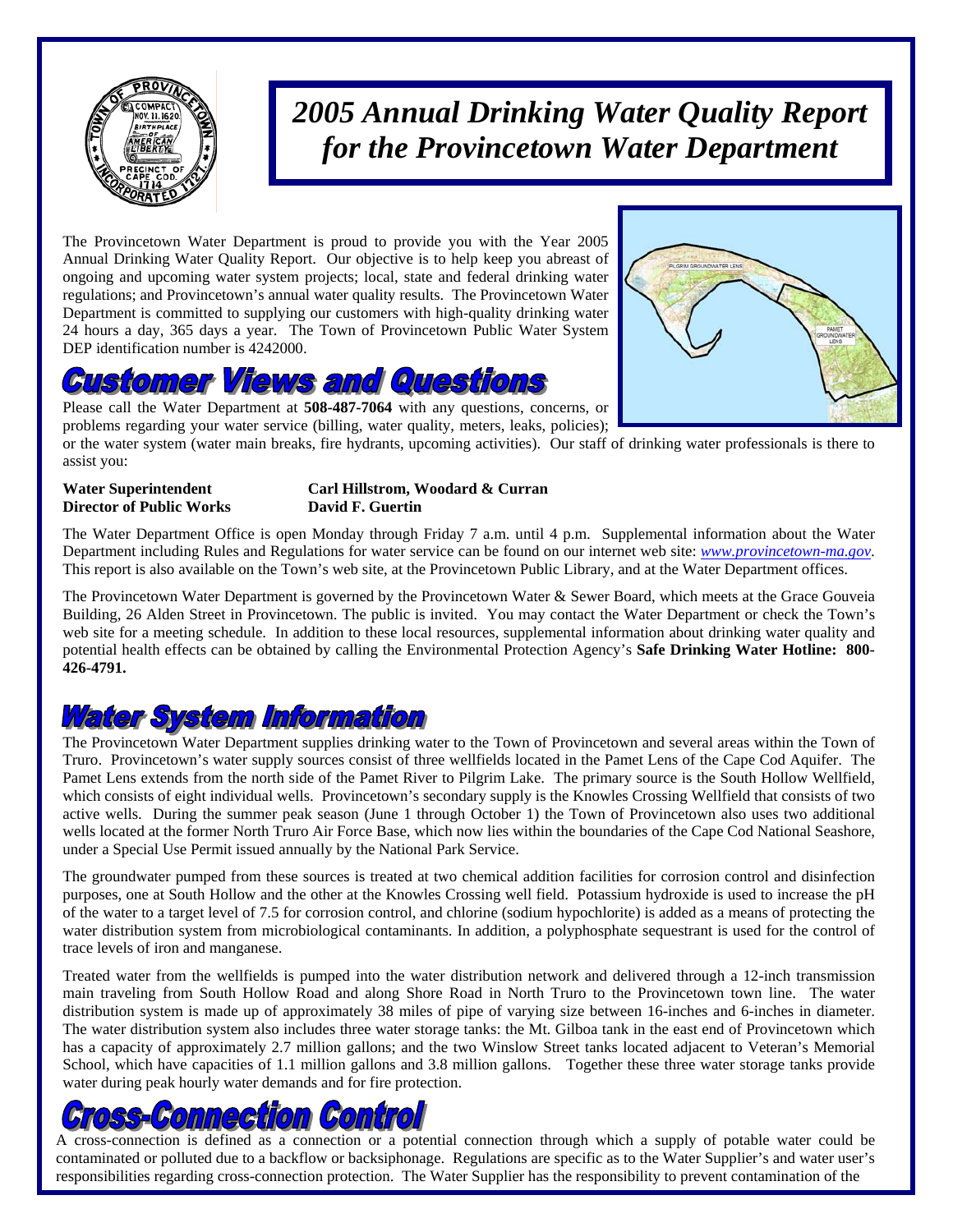Water system from the source to the User's connection. It is the owner's responsibility to keep contaminants out of the water system from their connection and includes all water distribution piping on their premises. Common cross-connections are heating, cooling, fire protection, and irrigation systems. Garden hoses are probably the most common source of cross-connection at our homes as they are often contaminated with soaps, cleaning chemicals, fertilizers, pool water, etc.

The Provincetown Water Department maintains a DEP-approved cross-connection program whereby all industrial, commercial, and institutional premises are surveyed for cross-connections and, when identified, mandates their elimination or the installation of appropriate cross-connection control device(s). For more information regarding cross-connection control, contact Carl Hillstrom at the Provincetown Water Department.

## **Source Water Assessment and Protection**

The Source Water Assessment and Protection (SWAP) program assesses the susceptibility of public water supplies to potential contamination by microbiological pathogens and chemicals. A susceptibility ranking of high was assigned to this system using information collected during the assessment by the DEP. Pesticide storage and use, gas stations, junk yards and salvage yards, military facilities, and underground storage tanks were identified as sources of potentially significant contamination located within the source water areas. For more information, contact Carl Hillstrom. The complete SWAP report is available at the Water Department Office, 26 Alden Street.

### Profects and Activities

Infrastructure repairs and improvements continue to be the focus of the Department. Winslow Street Tank II, the second largest of our three water storage tanks, was completely rehabilitated by means of a \$650,000 Massachusetts Block Grant that the Town of Provincetown received. Water customers in both of the towns served by our system will benefit from this work, which adds another 10 years to the service life of this tank.

Previously, most transmission mains in Truro were replaced by our receiving, over a three-year period, this much sought after grant. We will continue to emphasize this program's importance to our customers.

Beginning July 1, 2006, we will be starting contract operations for water superintendence from Woodard & Curran of Portland, Maine. As operators of other water systems and—as we have first-hand experience—as operators of our wastewater system, Woodard & Curran brings new direction to our everyday operations. Planned improvements include adding more radio-read meters and continued field testing of North Union Field and Site C-5, both located in Truro. The highest possible water quality system reliability remains our goal.

## atter Quallity Summi

The Provincetown Water Department is committed to providing our customers with the highest quality drinking water that meets or exceeds drinking water standards for quality and safety. However, some contaminants that were tested last year did not meet all applicable health standards regulated by the state and federal government. Due to contaminant violations for total coliform during the month of August, additional samples were collected, none of which showed the presence of any coliform bacteria. The health effects statement for total coliform is listed below. Our water system and the DEP monitor and record the effectiveness of actions taken in response to contaminant violations. Proper actions to protect the public health were taken when the Water Department learned of the total coliform positive samples; however, the Department did fail to deliver the required public notification within the required timeframe. Each year the Water Department conducts over 1,000 water-quality tests, examining them for more than 120 potential water contaminants. Unless otherwise noted, the data presented in the table below are for testing conducted January 1, 2005 through December 31, 2005. Not listed are contaminants that were tested for but not detected nor data older than five years.

| Substance<br>(Contaminant)                   | Highest<br>Level<br>Detected | Range of<br>Detected | Highest<br>Level<br>Allowed<br>(EPA's MCL) | EPA's<br>Goal<br>(MCLG) | <b>Sources of Contaminant</b>                                                                                                | Violation<br>(Y/N) |
|----------------------------------------------|------------------------------|----------------------|--------------------------------------------|-------------------------|------------------------------------------------------------------------------------------------------------------------------|--------------------|
| <b>Regulated Contaminants</b>                |                              |                      |                                            |                         |                                                                                                                              |                    |
| <b>Total Coliform</b>                        | 2 positive<br>samples        |                      |                                            | 0                       | Naturally present in the environment                                                                                         |                    |
| Nitrate (ppm)                                | 1.1                          | $0.51 - 1.1$         | 10                                         | 10                      | Run-off from fertilizer; leaching from sep-tic tanks; sewage;<br>erosion of natural deposits                                 | N                  |
| Fluoride (ppm)                               | 0.09 <sup>1</sup>            | $ND - 0.09$          | 4                                          | 4                       | Erosion of natural deposits; water additive which promotes<br>strong teeth; discharge from fertilizer and aluminum factories | N                  |
| <b>Total Trihalomethanes</b><br>(THMs) (ppb) | 4                            | $1.0 - 5.0$          | 80                                         | N/A                     | By-product of water chlorination                                                                                             | N                  |
| <b>Gross Alpha Activity</b><br>(pC)/)        | 0.92                         | 1.5                  | 15                                         | 0                       | Erosion of natural deposits                                                                                                  | N                  |
| Radium 226 & 228<br>(pCi/i)                  | 1.0 <sup>2</sup>             |                      | 5                                          | 0                       | Erosion of natural deposits                                                                                                  | N                  |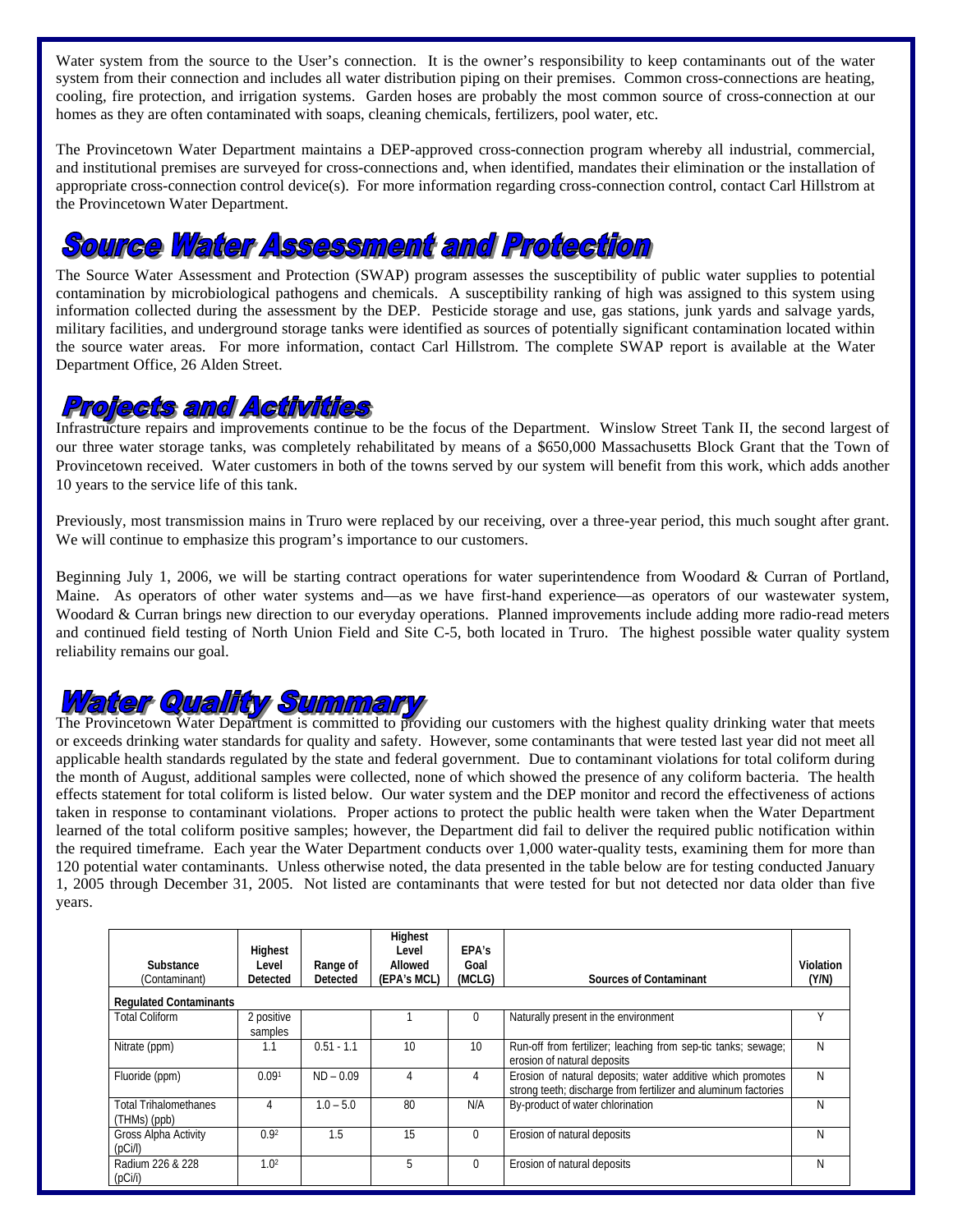| Lead (ppb)                      | 8 (90 %tile)   | $ND - 30$     | A.L. 15            | 0   | Corrosion of household plumbing; erosion of natural deposits                               | N |
|---------------------------------|----------------|---------------|--------------------|-----|--------------------------------------------------------------------------------------------|---|
| 22 Sites                        |                |               | in less than       |     |                                                                                            |   |
|                                 |                |               | $10\%$ of          |     |                                                                                            |   |
|                                 |                |               | samples            |     |                                                                                            |   |
| Copper (ppm)                    | 0.4            | $ND - 0.01 -$ | A.L.1.3            | 1.3 | Corrosion of household plumbing; erosion of<br>natural                                     | N |
| 22 Sites                        | (90 %tile)     | 0.61          | in less than       |     | deposits; leaching from wood preservatives.                                                |   |
|                                 |                |               | $10\%$ of          |     |                                                                                            |   |
|                                 |                |               | samples            |     |                                                                                            |   |
| <b>Unregulated Contaminants</b> |                |               |                    |     |                                                                                            |   |
| Chloroform (ppb)                | 3              | $1-3$         |                    |     | Trihalomethane; by-product of drinking water chlorination                                  |   |
| Methyl-Tertiary-Butyl           | $\mathfrak{p}$ | $ND - 2$      | ORSG <sub>70</sub> |     | Fuel additive; leaks and spills from gasoline storage tanks                                |   |
| Ether (MTBE) (ppb)              |                |               |                    |     |                                                                                            |   |
| Sodium (ppm)                    | 44             | $25 - 75$     | <b>NR</b>          | NR. | Natural sources; run-off from use as salt on roadways; by-<br>product of treatment process |   |

 $\frac{1}{2}$  Dates sampled 9/17 & 23/03<br>Date sampled 11/24/03

#### **Health Effects Statements**

Total Coliform: Coliforms are bacteria that are naturally present in the environment and are used as an indicator that other potentially harmful bacteria may be present. Coliforms were found in more samples than allowed and this was a warning of potential problems.

Sodium: Sodium sensitive individuals, such as those experiencing hypertension, kidney failure, or congestive heart failure who drink water containing sodium should be aware of levels where exposures are being carefully controlled.

**Special Information Concerning Lead -** Infants and young children are typically more vulnerable to lead in drinking water than the general population. It is possible that lead levels at your home may be higher than at other homes in the community as a result of materials used in your home's plumbing. If you are concerned about elevated lead levels in your home's water, you may wish to have your water tested. Flush your tap for 30 seconds to 2 minutes before using tap water to reduce lead content. Additional information is available from the **Safe Drinking Water Hotline, 800-426-4791.** 

### **Definitions**

**90th %tile** Out of every 10 homes, 9 were at or below this level

- **MCL** Maximum Contaminant Level: The highest level of a contaminant in drinking water. MCLs are set as close to the MCLGs as feasible using the best available treatment technology.
- **MCLG** Maximum Contaminant Level Goal: The level of a contaminant in drinking water below which there is no known or expected risk to health. MCLGs allow for a margin of safety.
- **MRDL** Maximum Residual Disinfectant Level: The highest level of a disinfectant allowed in drinking water. There is convincing evidence that addition of a disinfectant is necessary for the control of microbiological contamination.
- **MRDLG** Maximum Residual Disinfectant Level Goal: The level of a drinking water disinfectant for which there is no known or expected risk to health. MRDLGs do not reflect the benefits of the use of disinfectants to control microbial contaminants.
- **ppm** One part per million.
- **ppb** One part per billion.
- A.L. Action Level: The concentration of a contaminant that, if exceeded, triggers treatment or other requirements, which a water system must follow.
- **NR** Not regulated (currently there is no MCL for this compound).
- N/A Not applicable.
- **ND** Not detected. Refers to the detection limit of the chemical analysis instrument or procedure.
- **Sodium** Although there is no MCL for sodium, the Office of Research & Standards Guideline is 20 ppm.
- **TT** Treatment Technique. A required program intended to reduce the level of a contaminant in drinking water.
- **pCi/l** Picocuries per liter (a measure of radioactivity)
- **ORSG** Massachusetts Office of Research and Standards Guideline. This is the concentration of a chemical in drinking water at or below which adverse health effects are unlikely to occur after chronic (lifetime) exposure. If exceeded, it serves as an indicator of the potential need for further action.

# **Public Health and Drinking**

The sources of drinking water **(both tap water and bottled water)** include rivers, lakes, reservoirs, streams, and wells. As water travels over the land's surface or through the ground, it dissolves naturally occurring minerals, and radioactive material, and can be polluted by animal or human activity. Contaminants that may be present in source water include: biological contaminants, such as viruses, protozoa, and bacteria; inorganic contaminants, such as metals and salts; pesticides and herbicides; organic